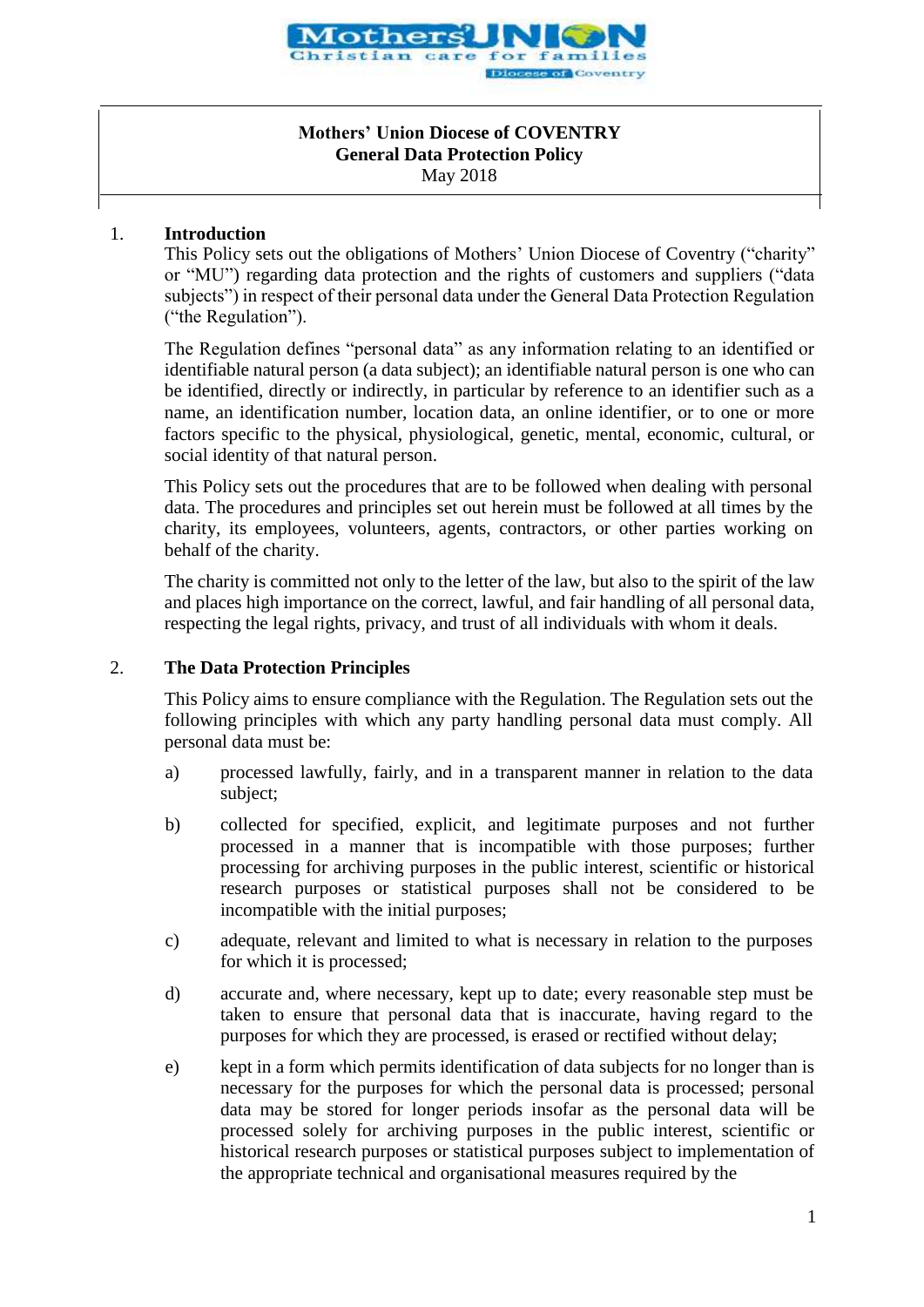

Regulation in order to safeguard the rights and freedoms of the data subject;

f) processed in a manner that ensures appropriate security of the personal data, including protection against unauthorised or unlawful processing and against accidental loss, destruction or damage, using appropriate technical or organisational measures.

### 3. **Data Processing by External Suppliers**

It is the responsibility of the nominated 'Data Owner' (for each activity a person is logged as responsible for the handling of personal data) within the Diocese to approve all subcontractors used by MU to process personal data on its behalf, according to the requirements of this procedure. It is the responsibility of the owners of third-party relationships to ensure that all data processing by third parties are carried out according to the requirements of this procedure. Regular audits of third-party compliance shall be carried out by the Data Owner, who shall be responsible for them.

#### 4. **Consent**

- 4.1 Consent is not required for members data to be held by the charity, or for the charity to communicate with members – this is 'legitimate interest'. The charity will not engage in marketing appeals or products, as the primary purpose of the communication, with any individual unless consent is obtained first.
- 4.2 Consent explicitly is required when collecting images, video and other material for external marketing purposes. Consent will also be sought when non-members seek information or to be added to mailing lists.
- 4.3 Consent is defined as any indication on the part of the data subject that he or she agrees that their personal data may be processed. Consent must be given freely, without any duress, it must be specific, informed and without ambiguity and shall be granted by the data subject either by way of a statement or through clear, affirmative action on his or her part.
- 4.4 In relation to the processing of personal data of children under the age of 16, MU requires additional consent from the person who has parental responsibility over the child and MU must be able to demonstrate that this additional consent has been provided, as per Parental Consent Form and that it has taken reasonable efforts to ensure that the claim of parental responsibility is authentic and true, including the use of available technology.

| Role               | <b>Responsibility</b>                                                                                                                                            |
|--------------------|------------------------------------------------------------------------------------------------------------------------------------------------------------------|
| Data Owner         | To ensure that the collection, retention and destruction of all<br>personal data by each department is carried out according to the<br>requirements of the GDPR. |
| Treasurer          | To ensure that all financial records, including accounting and<br>tax records are retained for no longer than 7 years.                                           |
| Diocesan President | To ensure that all HR records are retained no longer than 6 years<br>in total.                                                                                   |

#### 5. **Retention Procedure**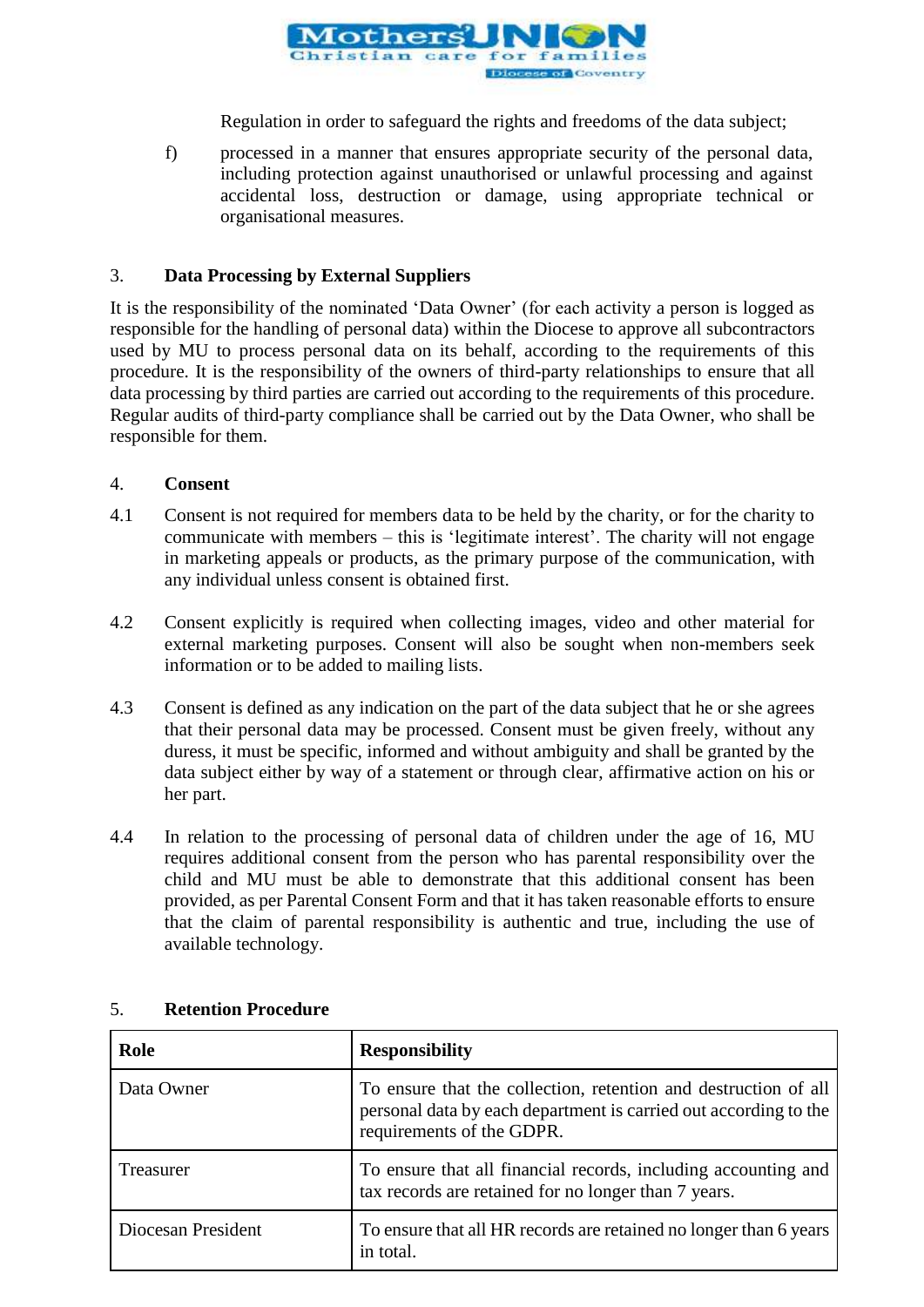

| <b>Health and Safety Officer</b>  | To ensure that all Health and Safety records are retained in<br>accordance to MU's Public Liability Insurance policy<br>(normally 40 years).                                       |
|-----------------------------------|------------------------------------------------------------------------------------------------------------------------------------------------------------------------------------|
| Treasurer                         | To ensure that all relevant statutory and regulatory records are<br>retained for statutory limitation periods. (with the exception of<br>the aforementioned records listed above). |
| Treasurer                         | Donor's data if lapsed should not be kept beyond the 7 years tax<br>audit.                                                                                                         |
| <b>Communications Coordinator</b> | Consent to receive communication is advised to be refreshed<br>every 2 years other than the consent already obtained to use<br>photographs and video footages.                     |

# 6. **Data Breach**

MU is required to provide the following to the supervisory authority in case of a data breach:

- A description of the nature of the personal data breach;
- The categories of personal data that have been affected by the breach;
- The number, which may be approximated if necessary, of data subjects affected by the breach;
- The number, which may be approximated if necessary, of personal data records affected by the breach;
- The name and contact details of the Data Owner (individual nominated within the Diocese as responsible for the security of that data);
- The likely outcomes of the personal data breach;
- Any measures taken by MU to address and/or mitigate the breach; and
- All other information regarding the data breach.

# 7. **General Training**

MU is responsible for ensuring that all of its employees and volunteers are aware of their personal responsibilities in relation to personal data, ensuring that it is properly protected at all times and is processed only in line with MU's procedures.

To this end, MU shall ensure that all of its employees and volunteers are given appropriate and relevant training.

#### 8. **Privacy Impact Assessment**

A subsequent PIA may be carried out in the following circumstances:

- When setting up a new IT system;
- When new legislation, policies or related matters affecting privacy, are developed;
- When launching a data sharing initiative; and/or
- When personal data is used for new purposes.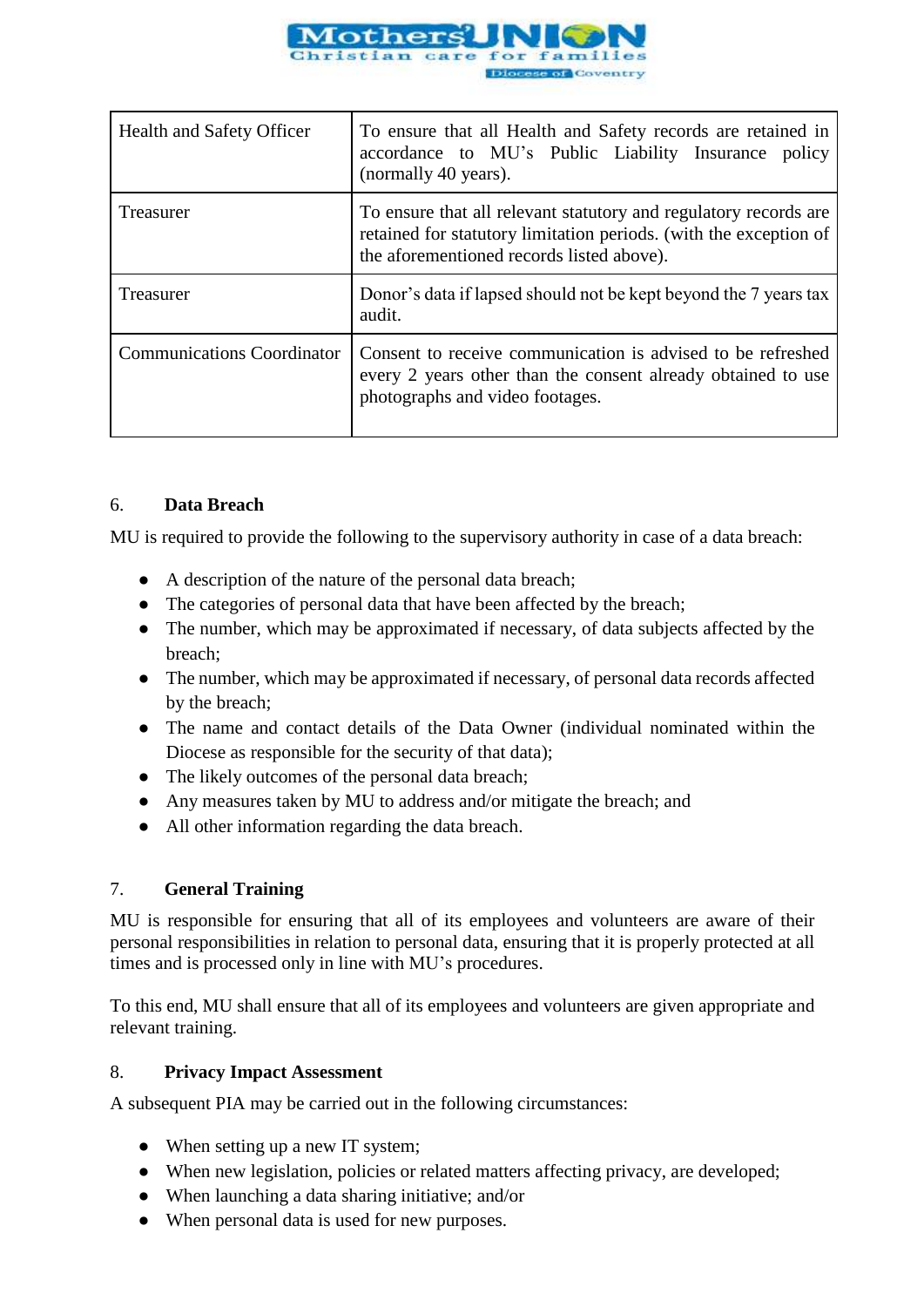

### 9. **Fair Processing Procedure and the Data Subjects Rights**

Information regarding the rights of data subjects in respect of their personal data, including but not limited to must be included in the Fair Processing Notice:

- The right to access personal information;
- The right to withdraw consent;
- The right to amend personal data;
- The right to request that personal data be permanently deleted;
- The right to strict processing; and
- The right to raise an official complaint with the relevant authority;

# 10. **Keeping Data Subjects Informed**

MU shall ensure that the following information is provided - by reference to this Data Protection Policy - to every data subject when personal data is collected:

- a) Details of the charity including, but not limited to, the identity of its Data Owner;
- b) The purpose(s) for which the personal data is being collected and will be processed and the legal basis justifying that collection and processing;
- c) Where applicable, the legitimate interests upon which MU is justifying its collection and processing of the personal data;
- d) Where the personal data is not obtained directly from the data subject, the categories of personal data collected and processed;
- e) Where the personal data is to be transferred to one or more third parties, details of those parties;
- f) Where the personal data is to be transferred to a third party that is located outside of the European Economic Area (the "EEA"), details of that transfer, including but not limited to the safeguards in place;
- g) Details of the length of time the personal data will be held by MU (or, where there is no predetermined period, details of how that length of time will be determined);
- g) Details of the data subject's rights under the Regulation;
- h) Details of the data subject's right to withdraw their consent to the MU's processing of their personal data at any time;
- i) Details of the data subject's right to complain to the Information Commissioner's Office (the 'supervisory authority' under the Regulation);
- j) Where applicable, details of any legal or contractual requirement or obligation necessitating the collection and processing of the personal data and details of any consequences of failing to provide it;
- k) Details of any automated decision-making that will take place using the personal data (including but not limited to profiling), including information on how decisions will be made, the significance of those decisions and any consequences.

The information set out above in Part 11 shall be provided to the data subject at the following applicable time:

- 10.1 Where the personal data is obtained from the data subject directly, at the time of collection;
- 10.2 Where the personal data is not obtained from the data subject directly (i.e. from another party):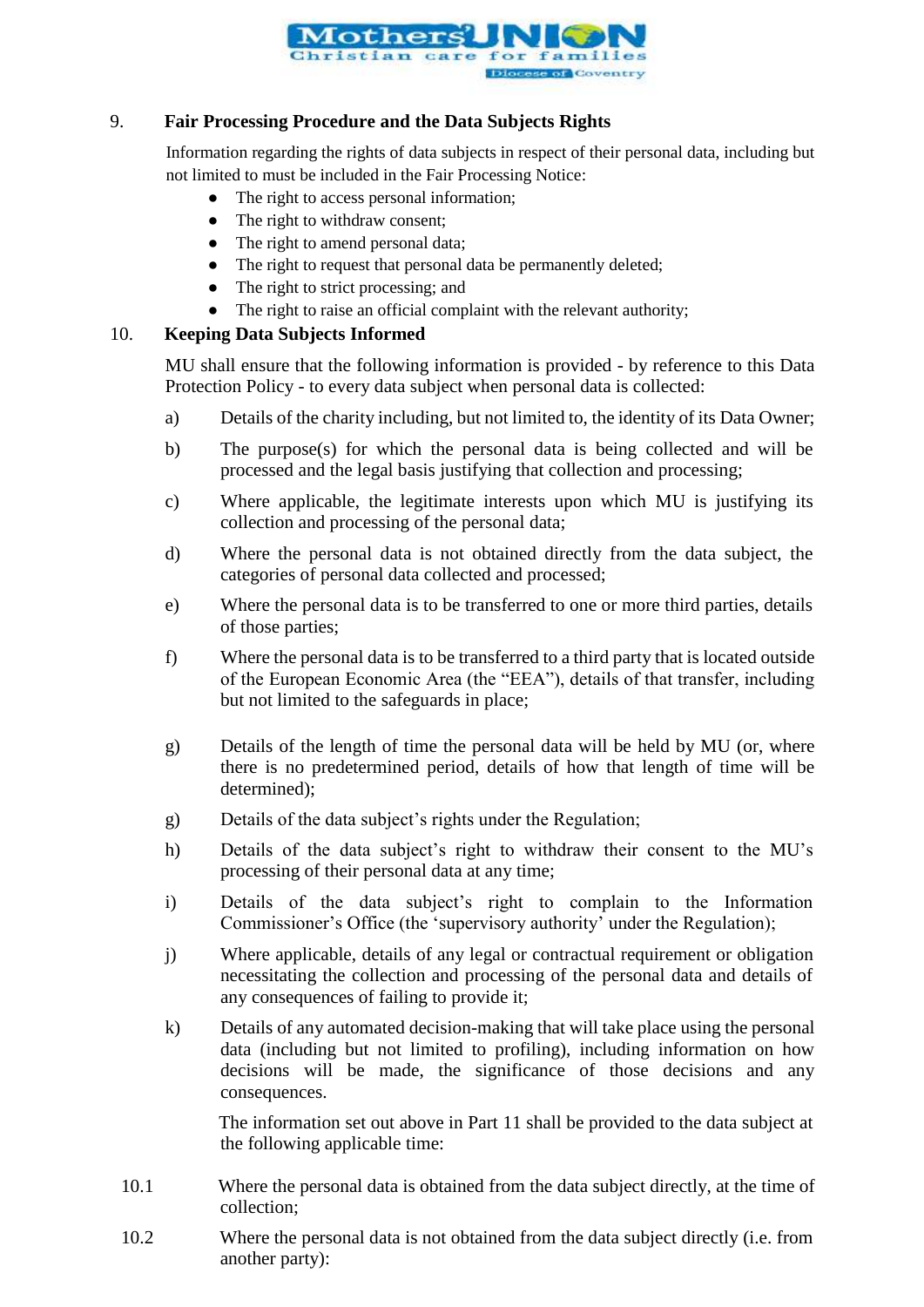

- a) If the personal data is used to communicate with the data subject, at the time of the first communication; or
- b) If the personal data is to be disclosed to another party, before the personal data is disclosed; or
- c) In any event, not more than one month after the time at which the MU obtains the personal data.

### 11. **Data Protection Measures**

The Charity shall ensure that all its employees, volunteers, agents, contractors, or other parties working on its behalf comply with the following when working with personal data:

- h) All emails containing personal data should be password protected and encrypted as attachments if the Diocese is capable;
- i) Where any personal data is to be erased or otherwise disposed of for any reason (including where copies have been made and are no longer needed), it should be securely deleted and disposed of. Hardcopies should be shredded, and the more sensitive of personal data be securely shredded with certificate provided by shredding agent.
- j) Personal data may be transmitted over secure networks only; transmission over unsecured networks is not permitted in any circumstances – if in doubt over the security of a network please seek the advice of the IT Manager at Mary Sumner House [\(ITManager@mothersunion.org\)](mailto:ITManager@mothersunion.org);
- k) Personal data may not be transmitted over a wireless network if there is a wired alternative that is reasonably practicable;
- e) Personal data contained in the body of an email, whether sent or received, should be copied from the body of that email and stored securely. The email itself should be deleted. All temporary files associated therewith should also be deleted;
- f) Where Personal data is to be sent by facsimile transmission the recipient should be informed in advance of the transmission and should be waiting by the fax machine to receive the data;
- g) Where Personal data is to be transferred in hardcopy form it should be passed directly to the recipient or sent using Royal Mail or an equivalent postal service, preferably tracked;
- h) No personal data may be shared informally and if an employee, volunteer, agent, sub-contractor, or other party working on behalf of the Charity requires access to any personal data that they do not already have access to, such access should be formally requested from the Data Owner.
- i) All hardcopies of personal data, along with any electronic copies stored on physical, removable media should be stored securely in a locked box, drawer, cabinet or similar;
- j) No personal data may be transferred to any employees, volunteers, agents, contractors, or other parties, whether such parties are working on behalf of the Charity or not, without the authorisation of the Data Controller;
- k) Personal data must be handled with care at all times and should not be left unattended or on view to unauthorised employees, volunteers, agents, subcontractors or other parties at any time;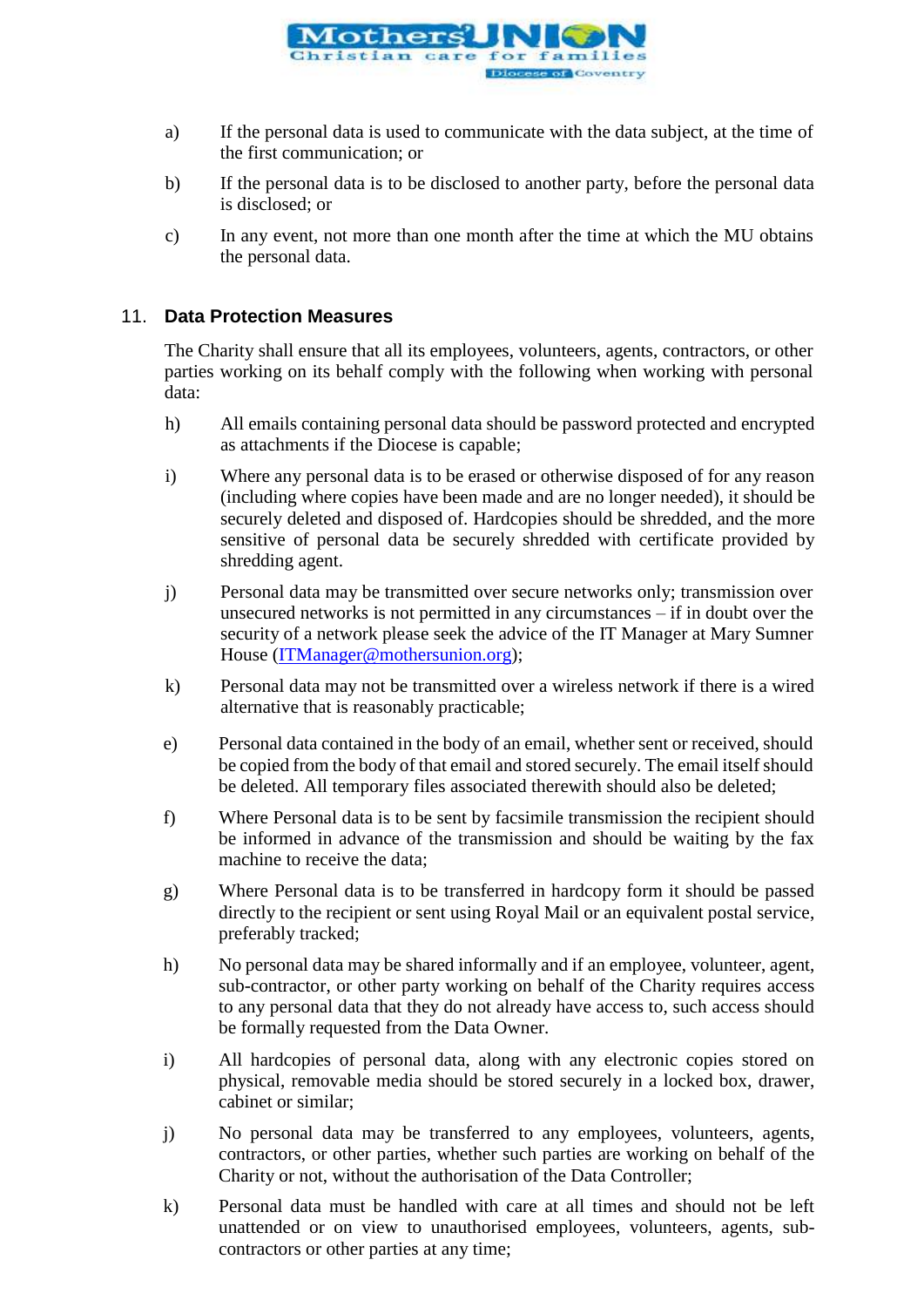

- l) If personal data is being viewed on a computer screen and the computer in question is to be left unattended for any period of time, the user must lock the computer and screen before leaving it;
- m) No personal data should be stored on any mobile device (including, but not limited to memory sticks, laptops, tablets and smartphones), whether such device belongs to the Charity or otherwise without formal written approval and, in the event of such approval, strictly in accordance with all instructions and limitations described at the time the approval is given, and for no longer than is absolutely necessary.
- n) No personal data should be transferred to any device personally belonging to an employee or volunteer and personal data may only be transferred to devices belonging to agents, contractors, or other parties working on behalf of the Charity where the party in question has agreed to comply fully with the letter and spirit of this Policy and of the Regulation (which may include demonstrating to the Company that all suitable technical and organisational measures have been taken);
- o) All personal data stored electronically should be encrypted and backed up weekly with back-ups stored offsite.
- p) All electronic copies of personal data should be stored securely using passwords and data encryption;
- q) All passwords used to protect personal data should be changed regularly and should not use words or phrases that can be easily guessed or otherwise compromised. All passwords should contain a combination of uppercase and lowercase letters, numbers, and symbols;
- r) Under no circumstances should any passwords be written down or shared between any employees, volunteers, agents, contractors, or other parties working on behalf of the Charity, irrespective of seniority or department. If a password is forgotten, it must be reset using the applicable method. IT staff do not have access to passwords;
- s) Where personal data held by the Charity is used for marketing purposes, it shall be the responsibility of the Diocesan President, to ensure that no data subjects have added their details to any marketing preference databases including, but not limited to, the Telephone Preference Service, the Mail Preference Service, the Email Preference Service, and the Fax Preference Service.

# 12. **Organisational Measures**

MU shall ensure that the following measures are taken with respect to the collection, holding, and processing of personal data:

- a) All employees, volunteers, agents, contractors, or other parties working on behalf of the Charity shall be made fully aware of both their individual responsibilities and the Charity's responsibilities under the Regulation and under this Policy, and shall be provided with a copy of this Policy;
- b) Only employees, volunteers, agents, sub-contractors, or other parties working on behalf of MU that need access to, and use of, personal data in order to carry out their assigned duties correctly shall have access to personal data held by the Charity;
- c) All employees, volunteers, agents, contractors, or other parties working on behalf of MU handling personal data will be appropriately trained to do so;